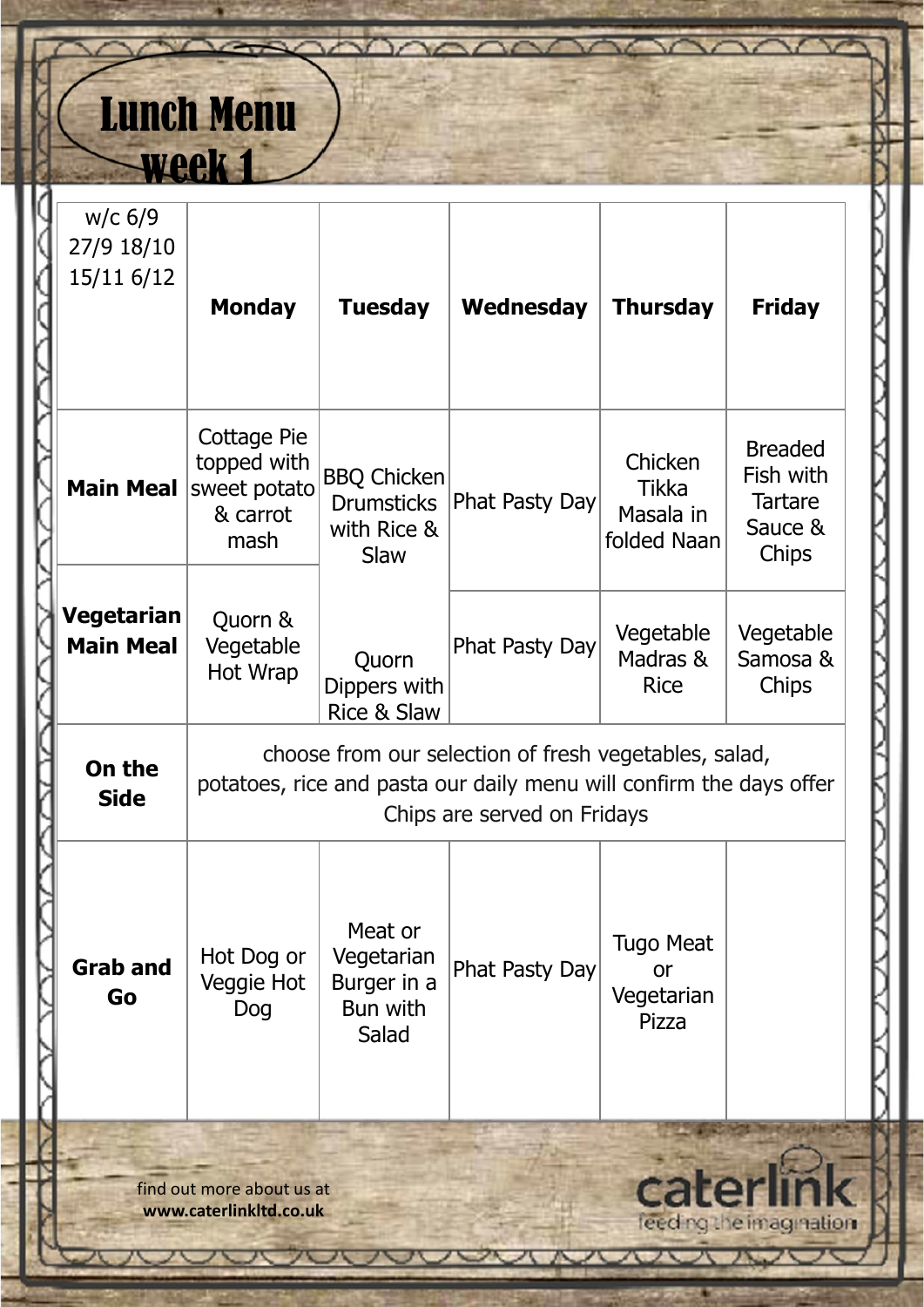## Lunch Menu week 2

 $\sim$ 

| w/c 13/9<br>$4/10$ $1/11$<br>22/11 13/12 | <b>Monday</b>                                                                                                                                               | <b>Tuesday</b>                            | Wednesday                                                               | <b>Thursday</b>                                        | <b>Friday</b>                                                     |  |
|------------------------------------------|-------------------------------------------------------------------------------------------------------------------------------------------------------------|-------------------------------------------|-------------------------------------------------------------------------|--------------------------------------------------------|-------------------------------------------------------------------|--|
| <b>Main Meal</b>                         | Butcher's<br>Sausages &<br>Mash with<br>onion gravy                                                                                                         | Chilli Beef with<br>Nachos & Rice         | Roast Turkey<br>with Roasted<br>Potatoes,<br>Vegetables &<br>Gravy      | Piri Piri<br>Chicken<br><b>Meatballs</b><br>with Pasta | <b>Breaded</b><br>Fish with<br>Tartare<br>Sauce &<br><b>Chips</b> |  |
| <b>Vegetarian</b><br><b>Main Meal</b>    | Sweet &<br>Sour<br>vegetables<br>with egg<br>noodles                                                                                                        | Vegetable<br>Chilli with<br>Nachos & Rice | Macaroni<br>Cheese with<br>Garlic<br><b>Mushrooms</b><br>and Side Salad | Vegetable<br>Quiche &<br>Seasoned<br>Wedges            | Quorn<br>Nuggets &<br>Chips                                       |  |
| On the<br><b>Side</b>                    | choose from our selection of fresh vegetables, salad,<br>potatoes, rice and pasta our daily menu will confirm the days offer<br>Chips are served on Fridays |                                           |                                                                         |                                                        |                                                                   |  |
| <b>Grab and</b><br>Go                    | Meat or<br>Vegetarian<br>Burger in a<br>Bun with<br>Salad                                                                                                   | Hot Dog or<br>Veggie Hotdog               | Chicken or<br>Quorn Hot<br><b>Wrap</b>                                  | <b>Tugo Meat</b><br>or<br>Vegetarian<br>Pizza          |                                                                   |  |
|                                          |                                                                                                                                                             |                                           |                                                                         |                                                        |                                                                   |  |
|                                          |                                                                                                                                                             |                                           |                                                                         |                                                        |                                                                   |  |

 $\sim$